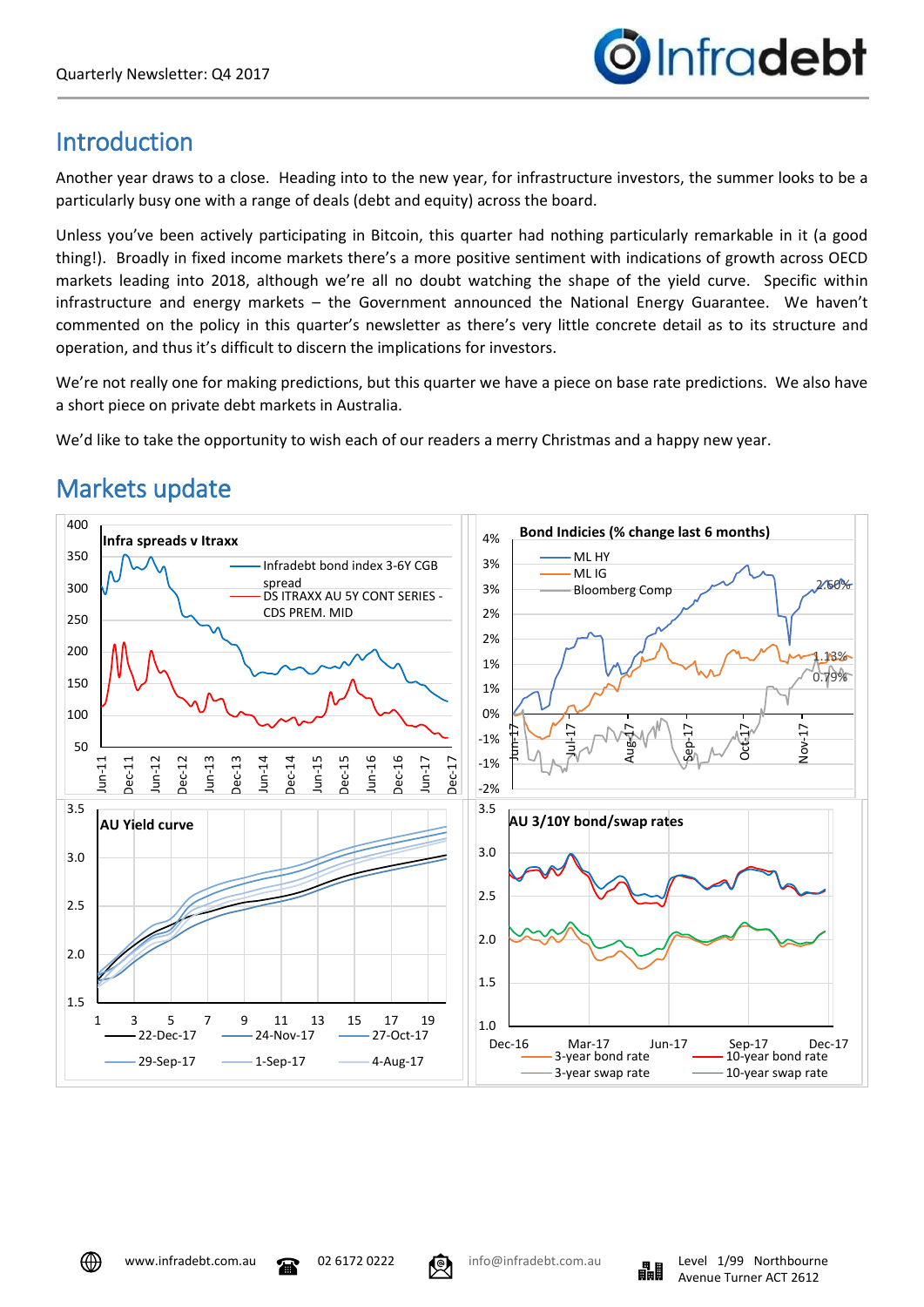

## New issuance and refinancing – public information

| Date     | <b>Borrower</b>               | Instrument  | Size (m)          | Term<br>(Yrs)  | Curr.      | Pricing/Notes                 |
|----------|-------------------------------|-------------|-------------------|----------------|------------|-------------------------------|
| December | Transurban                    | Loan        | 550               | 5              | <b>AUD</b> | <b>West Gate Tunnel</b>       |
| December | Metro Tunnel                  | Loan        | 3,500             | 8              | <b>AUD</b> | Construction                  |
| December | <b>Sunshine Coast Airport</b> | Loan        | 60                | 5              | <b>AUD</b> | Loan                          |
| November | Hills Motorway                | Loan        | 407               | 5              | <b>AUD</b> | Refinance                     |
| November | Stockyard Hill Windfarm       | Loan        | 750               |                | <b>AUD</b> | Construction                  |
| November | <b>Reliance Rail</b>          | Loan        | 1,800             | 5/7            | <b>AUD</b> | Refinance                     |
| November | Loy Lang B                    | Loan        | 700               |                | <b>AUD</b> | Acquisition                   |
| November | Lincoln Gap Wind Farm         | Loan        | 150               |                | <b>AUD</b> | Merchant                      |
| November | Royal Adelaide Hospital       | Loan        | 2,600             |                | <b>AUD</b> | Refinance                     |
| November | Roads<br>Western<br>Upgrade   | Loan/USPP   | 800               |                | <b>AUD</b> | Construction                  |
| November | <b>Sydney Desalination</b>    | Loan        | 1,655             |                | <b>AUD</b> | Refinance                     |
| November | Swan Hill Solar Farm          | Loan        | 17                |                | <b>AUD</b> | Merchant                      |
| October  | Macquarie Atlas Roads         | Loan        | 500               | 5              | <b>AUD</b> |                               |
| October  | <b>Emerald Solar Farm</b>     | Loan        | 118               | 5              | <b>AUD</b> | <b>Telstra PPA</b>            |
| October  | Victoria Desalination         | Loan        | 727               | 15             | AUD/USD    | Refinance                     |
| December | <b>Multinet Gas</b>           | <b>Bond</b> | 265               | $\overline{7}$ | <b>AUD</b> | 3.64% fixed                   |
| December | <b>Endeavour Energy</b>       | <b>Bond</b> | 350               | $\overline{7}$ | <b>AUD</b> | 3.50%<br>fixed,<br>BBSW+127   |
| October  | Ausgrid                       | <b>Bond</b> | 1,200             | $\overline{7}$ | <b>AUD</b> | fixed,<br>2.91%<br>BBSW+1.22% |
| December | <b>Endeavour Energy</b>       | <b>USPP</b> | A\$200/U\$64<br>5 | 10/12/1<br>5   | AUD/USD    | Swap + 155-165                |
| October  | <b>United Energy</b>          | Bond        | 170               | $\overline{7}$ | <b>AUD</b> | 3.85% fixed                   |
| December | Adani Abbot Point             | Bond        | 500               | 5              | <b>USD</b> | $UST + 245$                   |



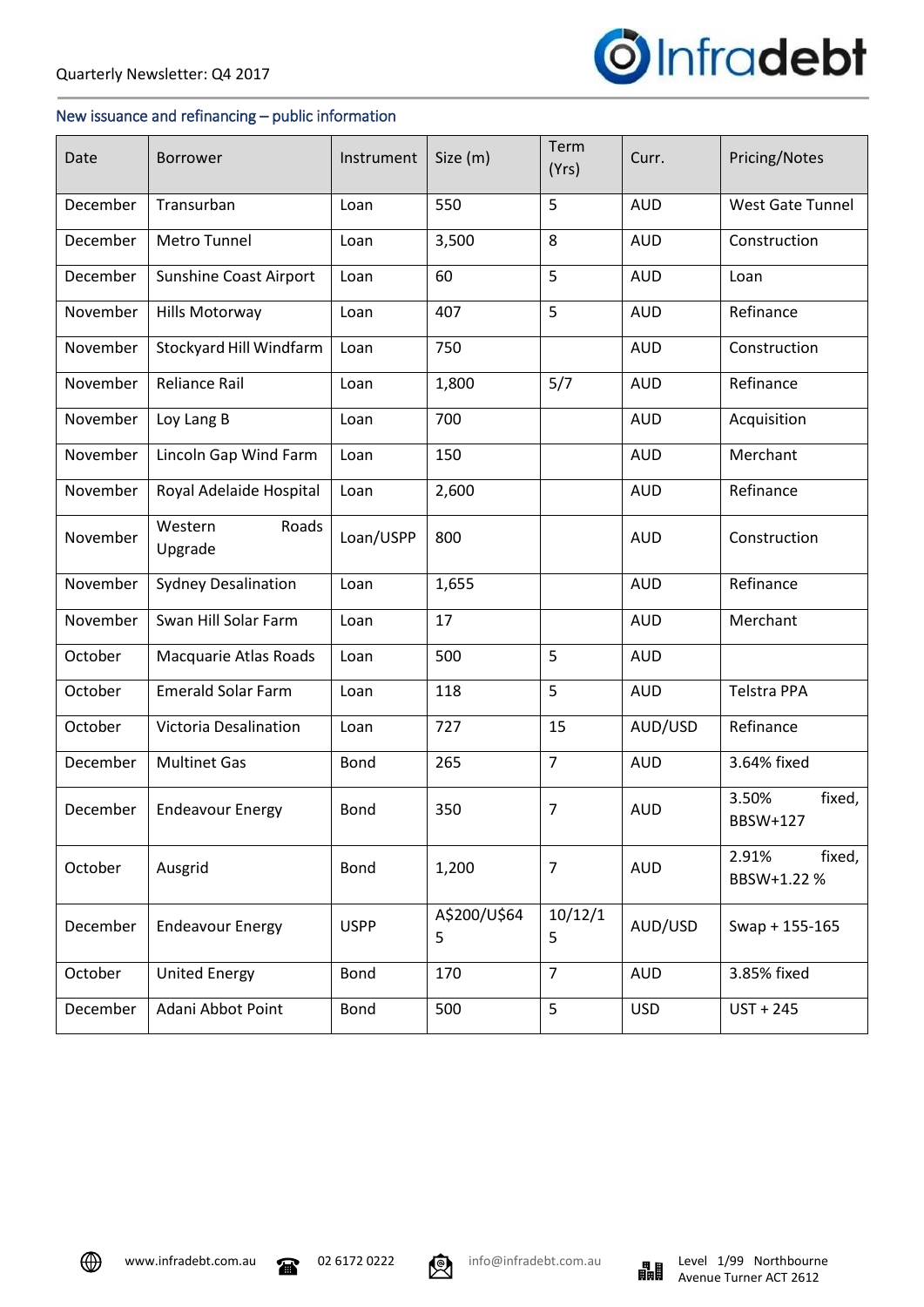

### Equity and other news

- Glencore is considering a bid for the WICET coal terminal to rival a \$4bn bid from a consortium comprising Aurizon, Macquarie Capital and Brookfield. Glencore is among the junior lenders and is the largest shipper within the WICET consortium.
- Melbourne Metro Tunnel Transurban has secured the right to operate tolls in the tunnel until 2045 as well as extend the concession of its existing CityLink toll road by 10 years until 2045. The project consists of upgrading the existing West Gate Freeway and widening the M80 Ring Road interchange and Williamstown road, building twin tunnels to connect the West Gate Freeway to the Port of Melbourne precinct and a new bridge over the Maribyrnong River and over 14 kilometres of new and upgraded walking and cycling paths.
- US data centre group Equinix Inc on Monday said it was buying Australian data centre company Metronode from the Ontario Teachers Pension Plan in an all-cash deal worth A\$1.035bn (US\$791.15m). Metronode operates internet and communications infrastructure facilities throughout Australia for some of the country's largest corporations, government agencies, telecommunications and IT service providers. Metronode generated approximately A\$60m of revenue in the 12 months ending September 30, 2017, Equinix said in a statement. The deal was expected to close in the first half of 2018, subject to some conditions including regulatory approval.
- The New South Wales state government has shortlisted three out of four bidding consortia for the Regional Rail public private partnership tender to replace the entire rolling stock of its regional train network. They are Bombardier Inc with Macquarie Capital as adviser, Spanish rolling stock manufacturer CAF's Momentum Trains consortium with Mitsubishi UFJ Financial Group as financial adviser and The Regional Futures consortium led by Downer EDI Ltd with Plenary Group advising. In addition to replacing the fleet of over 110 trains, the project includes the construction of a new maintenance facility. The total project cost is between A\$750m (US\$567m) and A\$1bn. Final bids are due later in 2018 and the contract will be awarded in early 2019, with delivery of the first trains slated for sometime in early 2020.
- Industrial and Commercial Bank of China (ICBC) said on Sunday it did not intend to finance Indian conglomerate Adani Enterprises Ltd's controversial A\$4bn (US\$3bn) Carmichael coal mine in Australia. Adani is seeking A\$2bn (US\$1.54bn) in external financing for the proposed project in the state of Queensland. Australian and overseas banks are reluctant to provide any loans for the project which faces strong opposition from environmentalists over the size of the mine and the potential for damage to the Great Barrier Reef.
- Reliance Rail Pty Ltd, the sponsor of the New South Wales passenger train PPP, has completed a A\$2bn (US\$1.5bn) refinancing with new bank debt, bonds and a capital injection from shareholders AMP Capital and International Public Partnerships Ltd. The size of the bank debt portion was over A\$1bn with a tenor of more than five years. The project company had A\$1.9bn in senior and junior bonds as well as a A\$357m 12-year loan with a tranche maturing in 2018. The senior bonds were guaranteed by Financial Guaranty Insurance and Syncora Guarantee.
- Singapore's Keppel Infrastructure Trust has stated that it is reviewing ownership of Basslink Pty Ltd, the underwater power cable linking Tasmania to mainland Australia, after receiving enquiries from parties interested in buying the project. The project resumed operations in June after a six-month outage. Keppel is in talks with Hydro Tasmania – Basslink's main customer – and its lenders regarding an ongoing default in the project loan. Due to the breakdown, Hydro Tasmania has not made full payments to Basslink resulting in a failure to meet the minimum debt service coverage ratio on the loan. The breach of the covenant has been waived by lenders on condition the loan is refinanced. The project was backed by a A\$717m (then US\$539m) five-year club loan with nine banks in November 2014 to refinance outstanding bonds.
- Renewable energy developer RES Australia reached financial close in October on the 68MW Emerald Solar Park in Queensland, the company said in a press release. National Australia Bank and Westpac Banking Corp are providing a A\$118.49m (US\$90m) five-year project financing to back the construction, according to



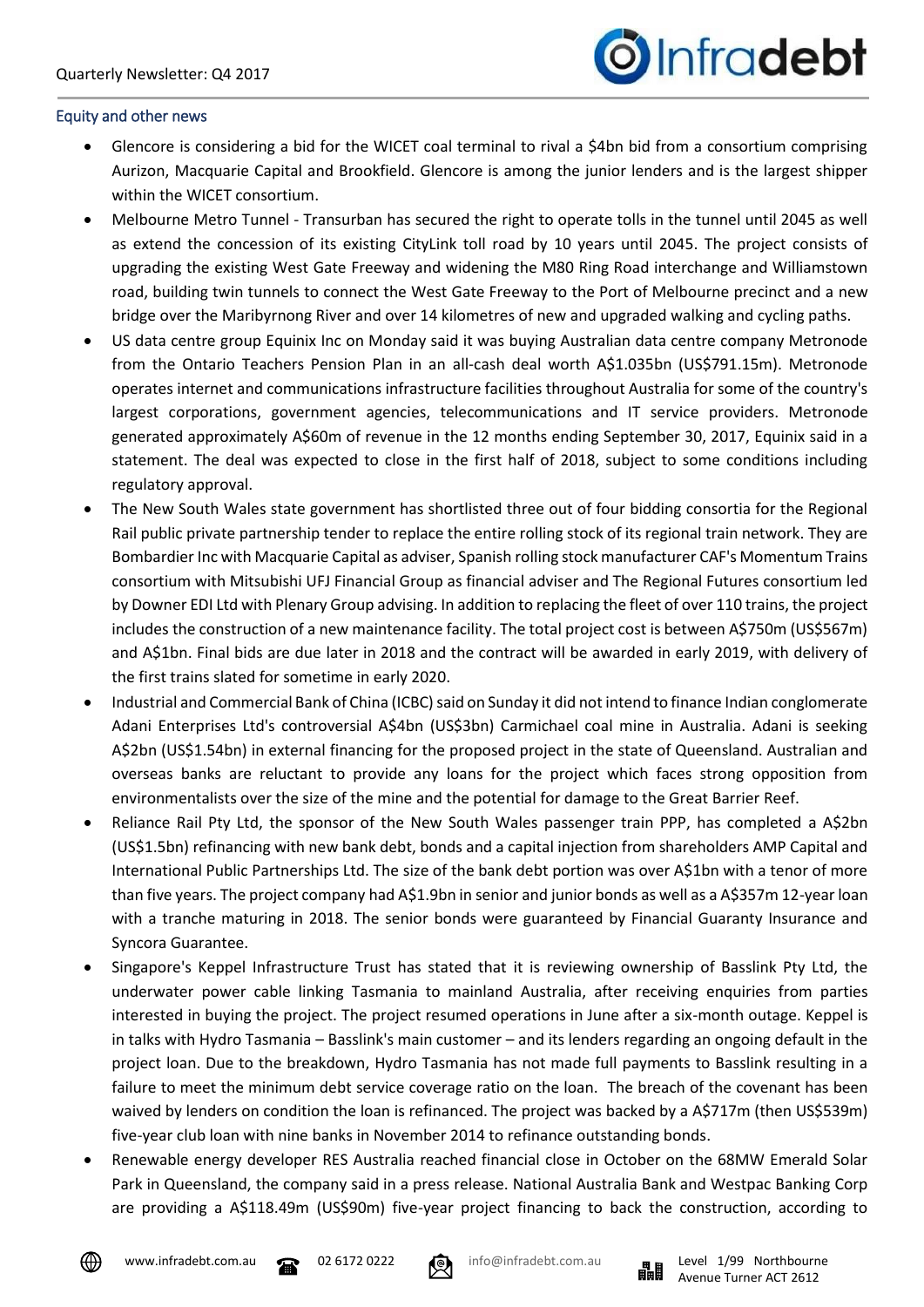# Infradebt

Thomson Reuters LPC data. The project is backed by a long-term offtake agreement from Telstra. The firm sold 100% of the equity to Australian specialist fund manager Lighthouse Infrastructure's Lighthouse Solar Fund as part of the project reaching financial close.

- Equis Energy, Asia's largest independent renewable energy firm, said it had agreed to be sold to Global Infrastructure Partners (GIP) and other investors including sovereign wealth fund China Investment Corp for US\$3.7bn. The buyers are also taking on assumed liabilities of US\$1.3bn. "The transaction is the largest renewable energy generation acquisition in history and positions GIP as a dominant renewable energy developer in the key OECD growth markets of Australia and Japan, as well as across India and South-East Asia," Equis Pte Ltd and GIP said in a statement.
- France's Engie SA has pressed for higher bids for its Loy Yang B coal-fired power plant in Australia following the release of a national energy security plan that encourages the use of coal, one of the bidders said on Monday. Delta Electricity, which submitted a final bid backed by private equity firm Apollo Global Management by an initial mid-September deadline, said on Monday that Engie had sought further bids this month, without saying how much the seller was looking for. Australia's conservative government announced a plan last week to impose a National Energy Guarantee (NEG), requiring energy retailers to tap power sources including coal-fired plants to ensure electricity supply remains stable.
- Palisade has entered into a 99 year lease to run Sunshine Coast Airport. Palisade will pay the Council \$82 million for the lease including a \$67 million upfront payment to be used for construction of a new runway. The Council will retain a 5% interest in the revenue of the airport. The deal is part of a \$319 expansion project. Palisade will assume control of the airport and take care of all operations, future developments, terminal upgrade and route development.
- Westconnex as at the date of writing process letters have been issued and thus due diligence will commence in earnest.

## Will be 2018 be the year of higher interest rates?

You have to admire the consistency and conviction of economists – even if accuracy sometimes leaves something to be desired. Economists have consistently forecast for the past four years that the US Federal Reserve would soon increase interest rates and that this would lead to higher long-term bond rates in the US (and by extension, given the importance of US bond markets, for the rest of the world). Clearly with 10-year bond rates still at much the same level as 2014 – these past projections haven't been right – but will 2018 be the year that long-term bond rates move decisively higher?

This is a critical issue for all investors – as low long-term interest rates have been a key explanation for the elevated valuation multiples of public and private assets (that is, TINA, or There is No Alternative as an explanation of asset pricing).



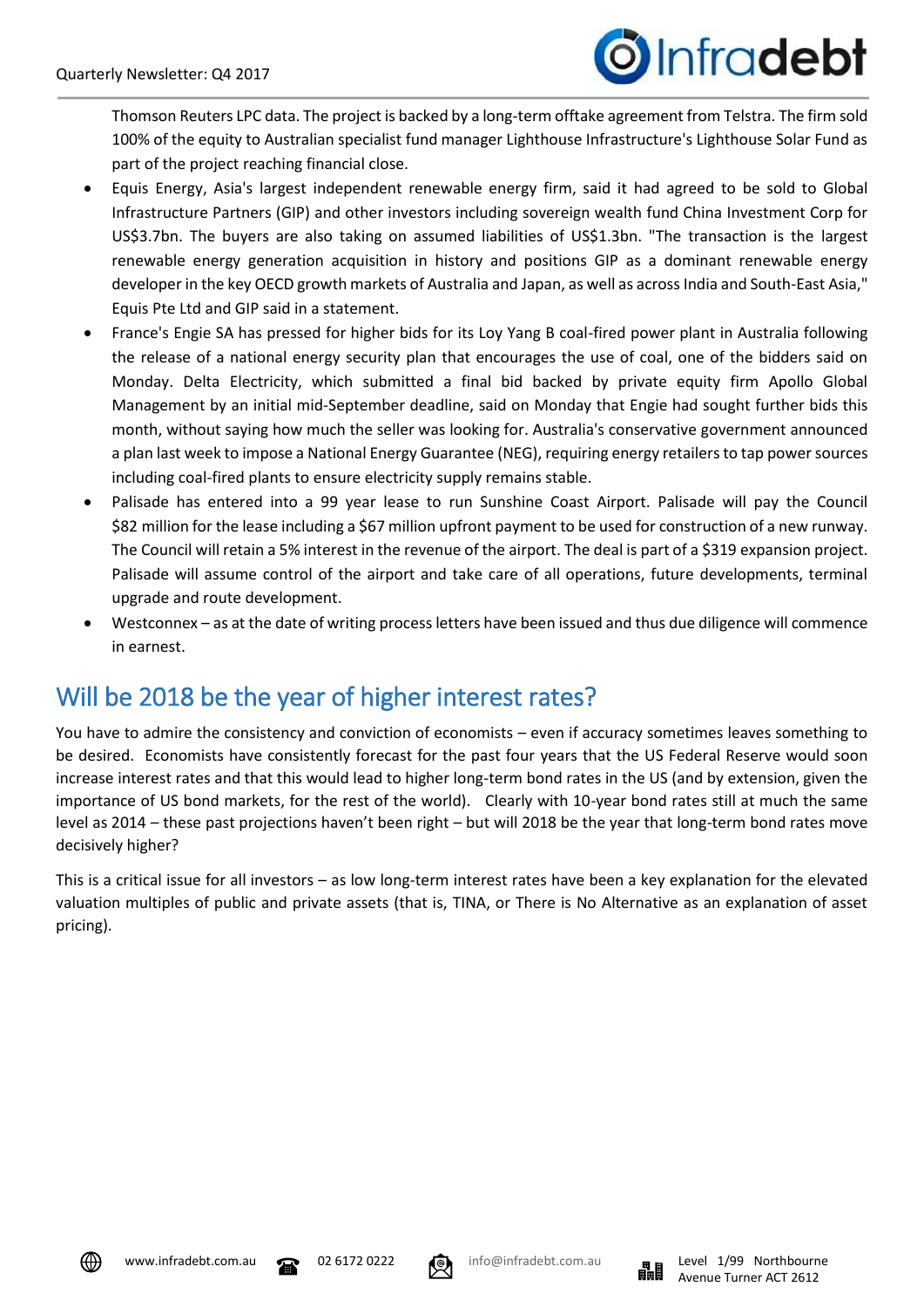



*"Even a stopped clock is right twice a day"*



Economists expectations of higher bond rates are premised on:

1. Traditional relationships between long-term nominal GDP growth and long- bond rates. If US real GDP growth is expected to be 2-3% and inflation 1-2%, this would imply a 10 year bond rate of 4-5% - not 2-3%.



**Chart 2: US Bond Yields vs Nominal GDP Growth**



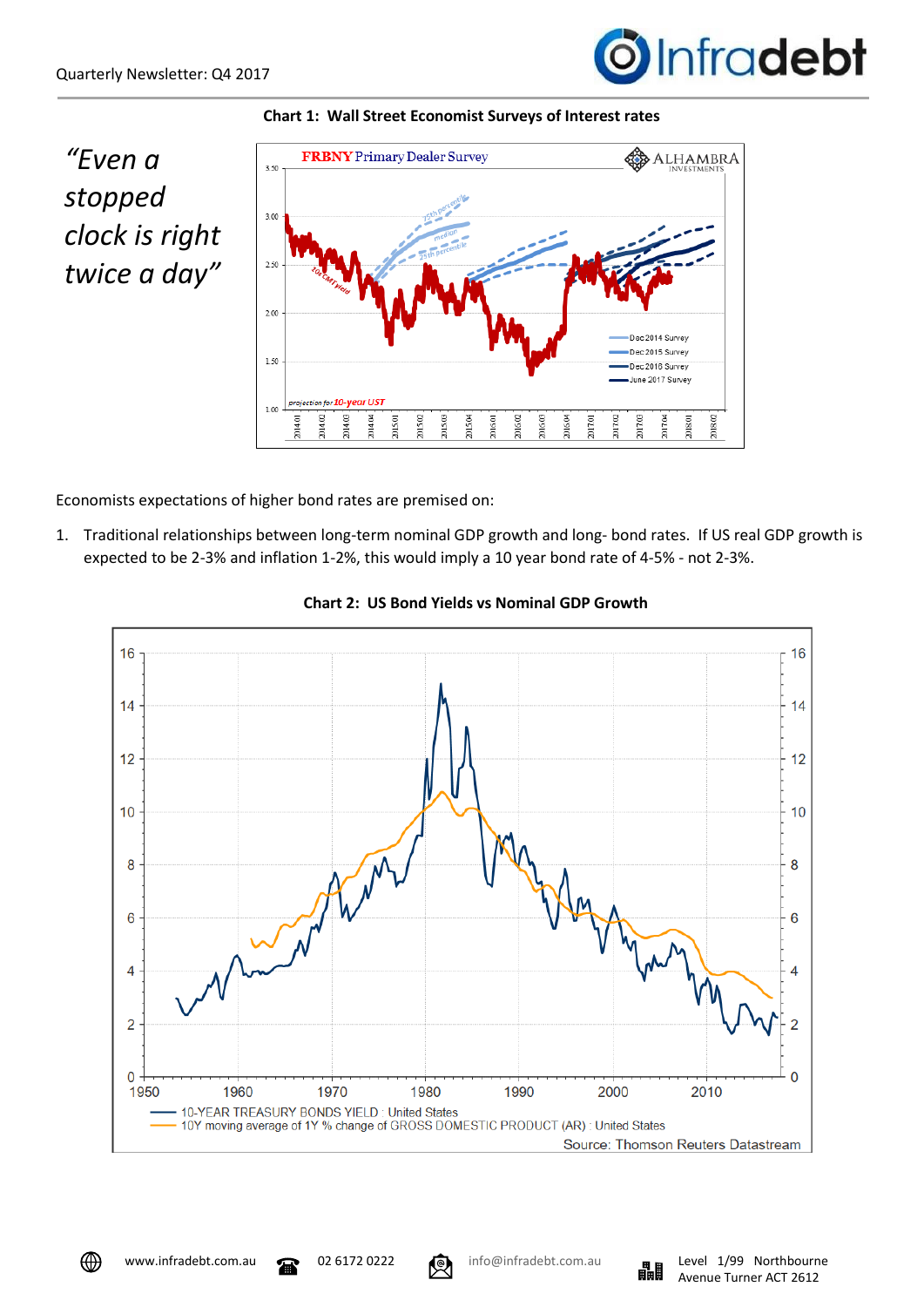# **O**Infradebt

2. Declining unemployment in the US or equivalent estimates of a reduced output gap. That is, growth since the GFC has now absorbed excess capacity and further growth would be expected to result in higher inflation (and short-term interest rates as central banks react to the emergence of inflation threats).



### **Chart 3: US Civilian Unemployment Rate**

### **Chart 4: US Output Gap**





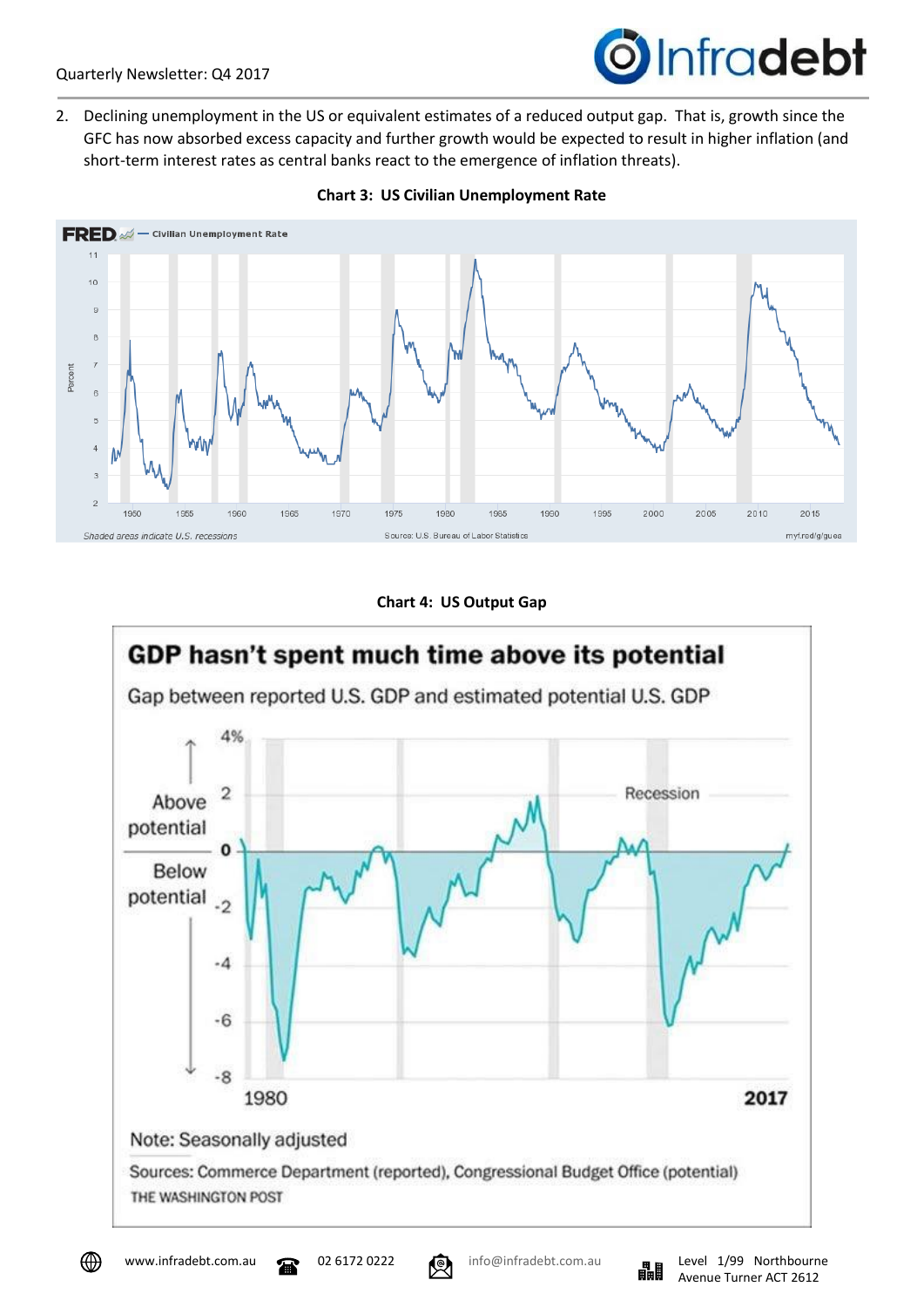

3. Central bank balance sheets are forecast to have peaked in 2017 (assuming the ECB does taper in 2018) and with reduced liquidity from central banks rates will move higher.



### **Chart 5: Central Bank Balance Sheet Growth**

While these are good reasons, at least in the case of the first two – they have been true for some time – and even the potential slowdown in growth in central bank balance sheets has been well flagged (and, hence, if it were going to have an immediate effect on bond rates it perhaps should have started to happen by now).

Against these arguments, part of the reason that rates have remained low are:

- Wage growth across the developed world remains anaemic which is in stark contrast to the measured unemployment rate or output gap. In the absence of wage inflation, central banks will not rush to increase interest rates. That said, wage inflation (like many employment indicators) is notoriously lagging. If there is a wage breakout it would likely signal that the US Fed was well behind the curve.
- Debt is high. One of the core causes of the GFC was a build-up of excessive debt. While on a sectoral basis there has been some deleveraging (for example, US households) in aggregate there is more debt today. Delevering in some sectors has been more than offset by increased government and corporate leverage. In Australia, the housing boom has seen Australian household debt rise to global leadership levels. In our view, this excessive debt will place a fundamental ceiling on the extent of interest rates rises.

Without wanting to sound like an economist myself, this could be the year that economists are right, but our expectation is that a rise in rates will be modest – as high debt levels limit increases and, hence, rates remain low relative to history for some time to come.